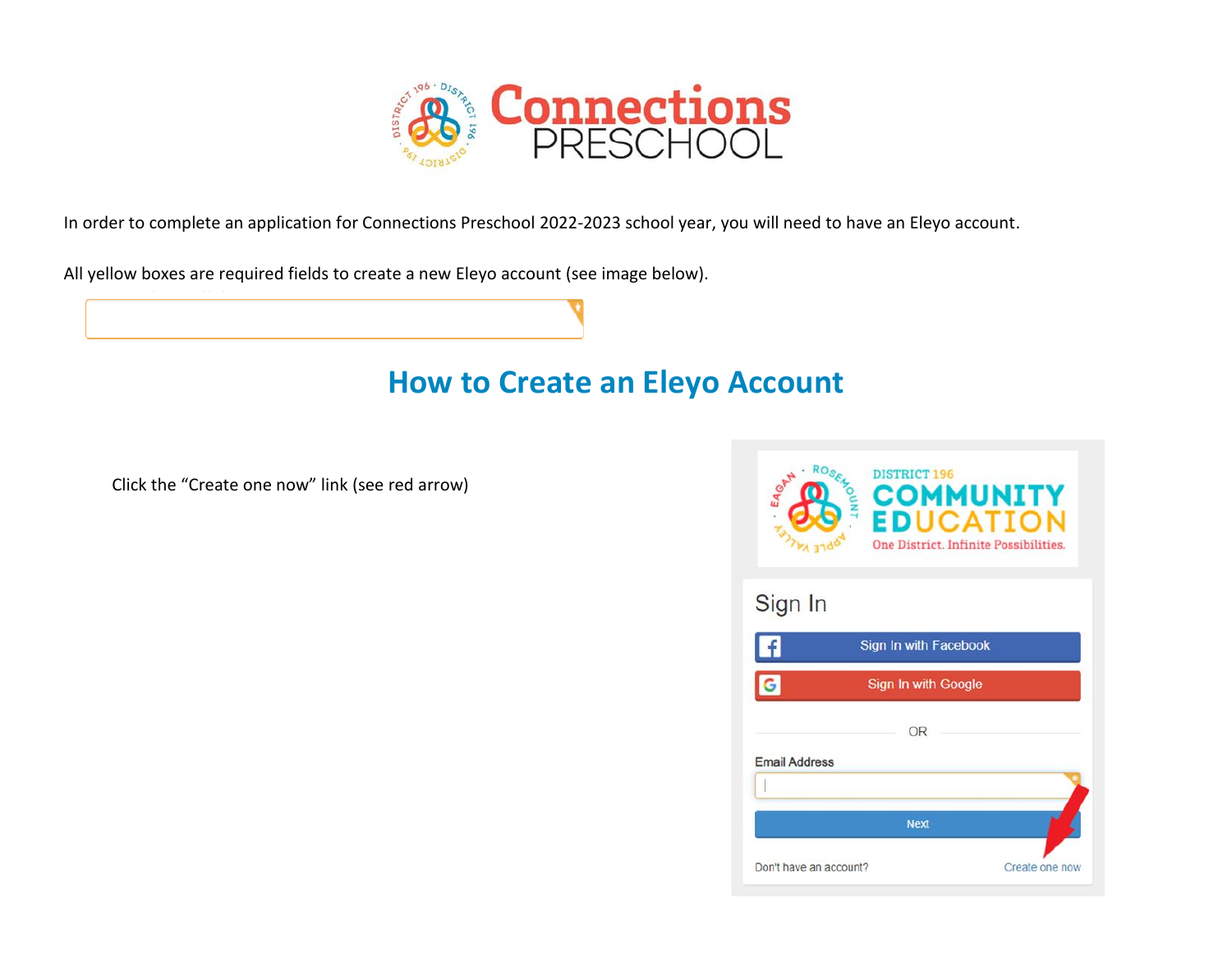You will then be directed to the "Register a New Account" page.

Please complete all required yellow boxes in Sections 1-4:

- Email Address
- New Password
- New Password Confirmation
- First Name
- Last Name
- Phone Number
- Address Line 1
- $-$  City
- State
- $-$  Zip
- Address Type

Once you have entered information into all required yellow boxes.

Click the blue "Create Account" button (see red arrow).

| up your account.                                                            | Please provide your personal information. You will be able to enter your family members after you finish setting |
|-----------------------------------------------------------------------------|------------------------------------------------------------------------------------------------------------------|
| 1) Account Info                                                             |                                                                                                                  |
| Email Address(used for logging in)                                          |                                                                                                                  |
| Test@gmail.com                                                              |                                                                                                                  |
| Password must be at least 8 characters long and contain at least one number |                                                                                                                  |
| New Password                                                                |                                                                                                                  |
| 1.1.1.1                                                                     |                                                                                                                  |
| New Password Confirmation                                                   |                                                                                                                  |
|                                                                             |                                                                                                                  |
|                                                                             |                                                                                                                  |
| 2 Your Info                                                                 |                                                                                                                  |
| <b>First Name</b><br>Middle Name                                            | <b>Last Name</b>                                                                                                 |
| Test                                                                        | Test                                                                                                             |
| <b>Birth Date</b>                                                           |                                                                                                                  |
| 酋<br>mm/dd/yyyy                                                             |                                                                                                                  |
|                                                                             |                                                                                                                  |
|                                                                             |                                                                                                                  |
| 3) Helpful Info                                                             |                                                                                                                  |
| Gender                                                                      | Nickname                                                                                                         |
| O Female                                                                    |                                                                                                                  |
| O Male                                                                      |                                                                                                                  |
| What is your race? @                                                        | Are you Hispanic or Latino?                                                                                      |
| Prefer to not specify                                                       | O Yes                                                                                                            |
| American Indian or Alaskan Native                                           | $\bigcirc$ No                                                                                                    |
| $\Box$ Asian                                                                | Receive our Marketing Emails?                                                                                    |
| □ Black or African American                                                 | <sup>O</sup> Yes                                                                                                 |
| □ Native Hawaiian or Other Pacific Islander                                 | $\bigcirc$ No                                                                                                    |
| Other Race                                                                  |                                                                                                                  |
| □ White                                                                     |                                                                                                                  |

**Register a New Account** 

| <b>Phone Numbers</b>       |                |          |        |
|----------------------------|----------------|----------|--------|
| <b>Phone Number</b>        |                |          |        |
| 1234567891                 |                | $Cell -$ |        |
| Can Receive Text Messages  |                |          | Remove |
| O Yes                      | $\bigcirc$ No  |          |        |
| + Add Another Phone Number |                |          |        |
| <b>Addresses</b>           |                |          |        |
| Address Line 1             | Address Line 2 |          |        |
| 123 Main Street            |                |          |        |
| City                       | <b>State</b>   | Zip      |        |
| Apple Valley               | Minnesota      | 55124    | Remove |
| <b>Address Type</b>        |                |          |        |
| Home                       |                |          |        |
|                            |                |          |        |
| + Add Another Address      |                |          |        |
|                            |                |          |        |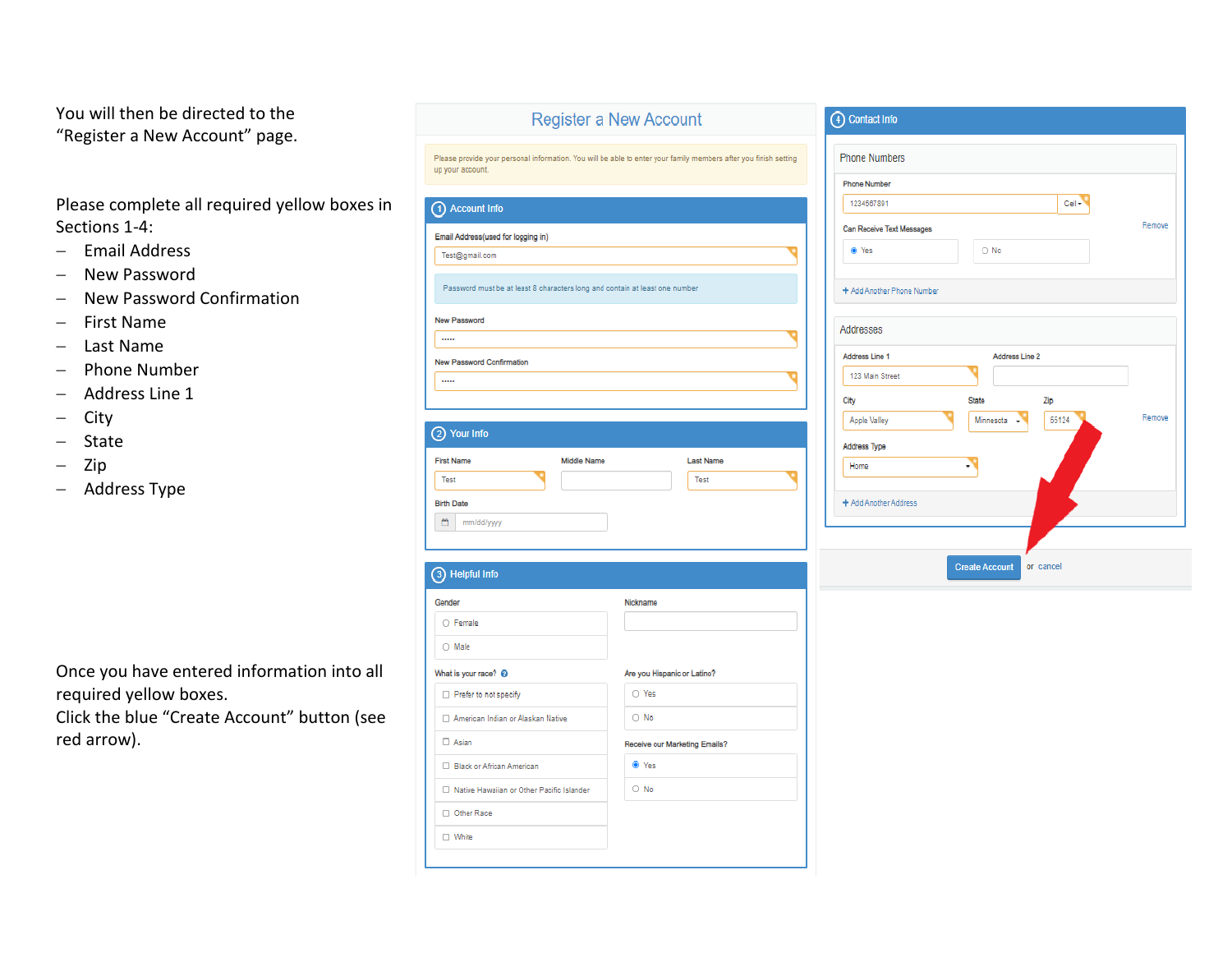Click on "Manage All Relationships" (see red arrow).



To add your preschool child(s) information click the green box (see red arrow) "+Add Family Member / Relationship"

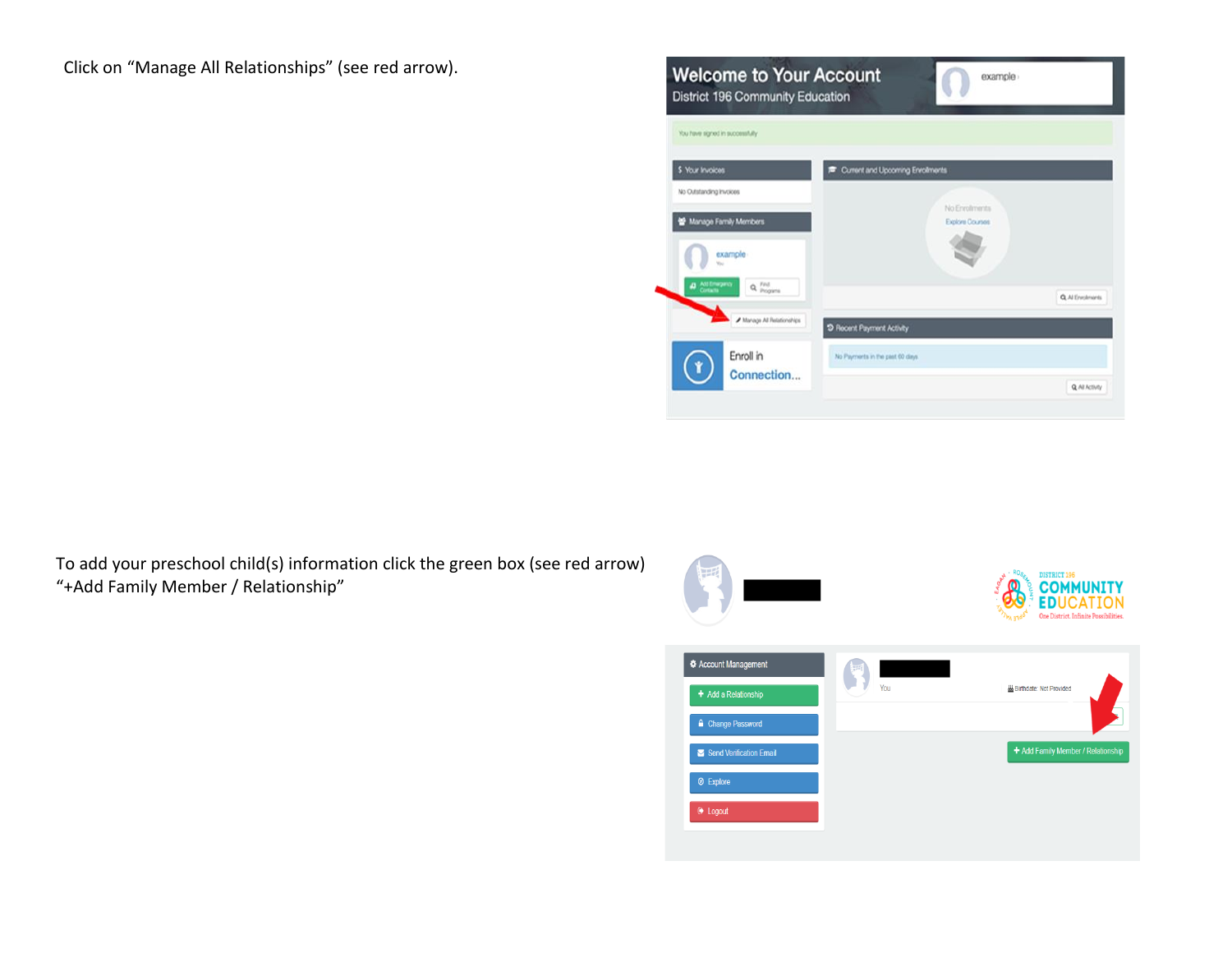## You will then be directed to the "Register a New Account" page.

Please complete all required yellow boxes in Sections 1-3:

- $-$  How is this person related to you?
- First Name<br>- Last Name
- Last Name
- Birth Date

| 1) Relation                          |             |                                    |                          |                             |
|--------------------------------------|-------------|------------------------------------|--------------------------|-----------------------------|
|                                      |             |                                    |                          |                             |
| How is this person related to you?   |             | Do you live in the same household? |                          | What is                     |
| Child                                | ÷           | W Yes                              |                          |                             |
|                                      |             | O No                               |                          |                             |
|                                      |             |                                    |                          |                             |
|                                      |             |                                    |                          |                             |
|                                      |             |                                    |                          |                             |
|                                      |             |                                    |                          |                             |
|                                      |             |                                    |                          |                             |
| 2) Their Info                        |             |                                    |                          |                             |
| <b>First Name</b>                    | Middle Name | <b>Last Name</b>                   |                          |                             |
| Test                                 |             | Test                               |                          |                             |
|                                      |             |                                    |                          |                             |
| <b>Birth Date</b><br>Ö<br>10/01/2017 |             | Grade ©<br>٠                       | Fall of 2021 (current) - | <b>G</b> Spec<br>Allergies, |

| Gender                                                                                                      | Nickname                      |
|-------------------------------------------------------------------------------------------------------------|-------------------------------|
| O Female                                                                                                    |                               |
| $\bigcirc$ Male                                                                                             |                               |
| What is their race? <sup>©</sup>                                                                            | Are they Hispanic or Latino?  |
| Prefer to not specify                                                                                       | O Yes                         |
| □ American Indian or Alaskan Native                                                                         | $\bigcirc$ No                 |
| $\Box$ Asian                                                                                                | Receive our Marketing Emails? |
| □ Black or African American                                                                                 | O Yes                         |
| □ Native Hawaiian or Other Pacific Islander                                                                 | ® No                          |
| □ Other Race                                                                                                |                               |
| □ White                                                                                                     |                               |
| <b>G</b> Special Needs<br>Allergies, Support Services, or an Individualized Education Program (IEP)<br>None |                               |
|                                                                                                             |                               |

Once you have entered information into all required yellow boxes. Click the blue "Create Person" button (see red arrow).